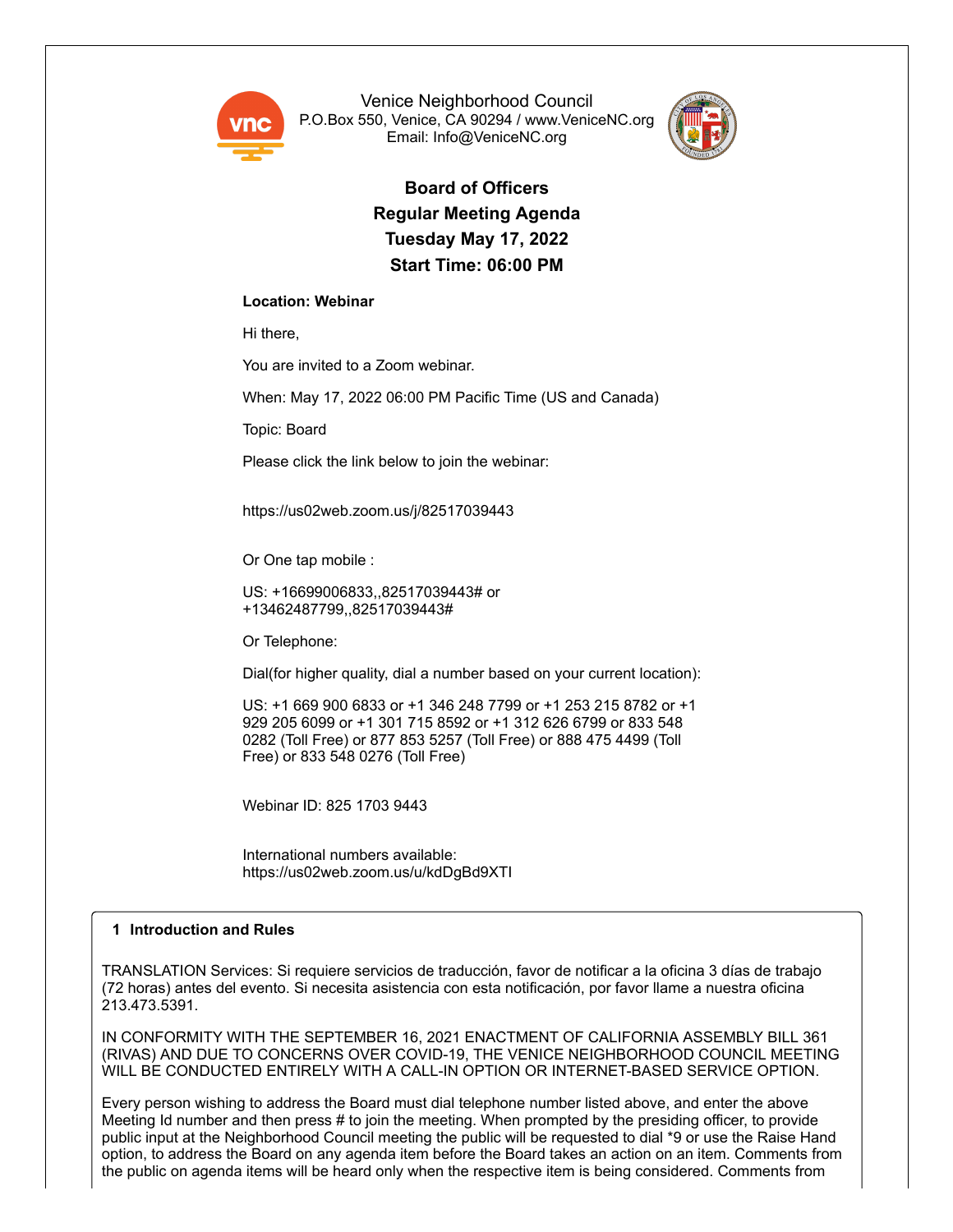the public on other matters not appearing on the agenda that are within the Board's jurisdiction will be heard during the General Public Comment period. Please note that under the Brown Act, the Board is prevented from acting on a matter that you bring to its attention during the General Public Comment period; however, the issue raised by a member of the public may become the subject of a future Board meeting. Public comment is limited to 30 seconds per speaker, unless adjusted by the presiding officer of the Board.

AB 361 Updates: Public comment cannot be required to be submitted in advance of the meeting, only real-time public comment is required. If there are any broadcasting interruptions that prevent the public from observing or hearing the meeting, the meeting must be recessed or adjourned. If members of the public are unable to provide public comment or be heard due to issues within the Neighborhood Council's control, the meeting must be recessed or adjourned. Version October 13, 2021 Any messaging or virtual background is in the control of the individual board member in their personal capacity and does not reflect any formal position of the Neighborhood Council or the City of Los Angeles.

As a covered entity under Title II of the Americans with Disabilities Act, the City of Los Angeles does not discriminate on the basis of disability and upon request will provide reasonable accommodation to ensure equal access to its programs, services, and activities. Sign language interpreters, assistive listening devices, or other auxiliary aids and/or services may be provided upon request. To ensure availability of services, please make your request at least 3 business days (72 hours) prior to the meeting by contacting the Department of Neighborhood Empowerment by calling (213) 978-1551 or email: NCsupport@lacity.org

Public Posting of Agendas - Neighborhood Council agendas are posted for public review as follows:

- 1. Beyond Baroque, 681 Venice Blvd., Venice, CA 90291
- 2. www.VeniceNC.com
- 3. You can also receive our agendas via email by subscribing to L.A. City's Early Notification System (ENS)

Notice to Paid Representatives - If you are compensated to monitor, attend, or speak at this meeting, City law may require you to register as a lobbyist and report your activity. See Los Angeles Municipal Code Section 48.01 et seq. More information is available at ethics.lacity.org/lobbying. For assistance, please contact the Ethics Commission at (213) 978-1960 or ethics.commission@lacity.org

Public Access of Records - In compliance with Government Code section 54957.5, non-exempt writings that are distributed to a majority or all of the board in advance of a meeting may be viewed at at our website: www.VeniceNC.org or at the scheduled meeting. In addition, if you would like a copy of any record related to an item on the agenda, please contact, Secretary@VeniceNC.org. Reconsideration and Grievance Process - For information on the NC's process for board action reconsideration, stakeholder grievance policy, or any other procedural matters related to this Council, please consult the NC Bylaws. The Bylaws are available at our Board meetings and our website www.VeniceNC.org

Virtual Board Meeting Rules.

- 1. Raise your hand (or when accessing by telephone, press \*9) if you have a public comment only WHEN we get to that specific item.
- 2. After you speak, please lower your hand.
- 3. All panelists (board members) and attendees (public) will be muted until the administrator unmutes you for comment.
- 4. Board members will get one chance to speak for a max of 2 minutes per item.
- 5. Public comment will be limited to one comment for 30 seconds per item.
- 6. Please do not raise your hand more then once per item.
- 7. Raise your hand at the start of the items you want to speak on. We will then close public comment and announce the last person to speak a few minutes after the start of the item.
- 8. No ceding your time to others will be allowed.
- 9. The meeting is being video and audio recorded.
- 10. The public will be able to listen and speak but their video will be disabled.

All presenters that have items to project are to send them to Secretary@VeniceNC.org and President@VeniceNC.org to have them shared with the meeting. Keep a copy of them on your desktop as a backup.

# **2 Call To Order**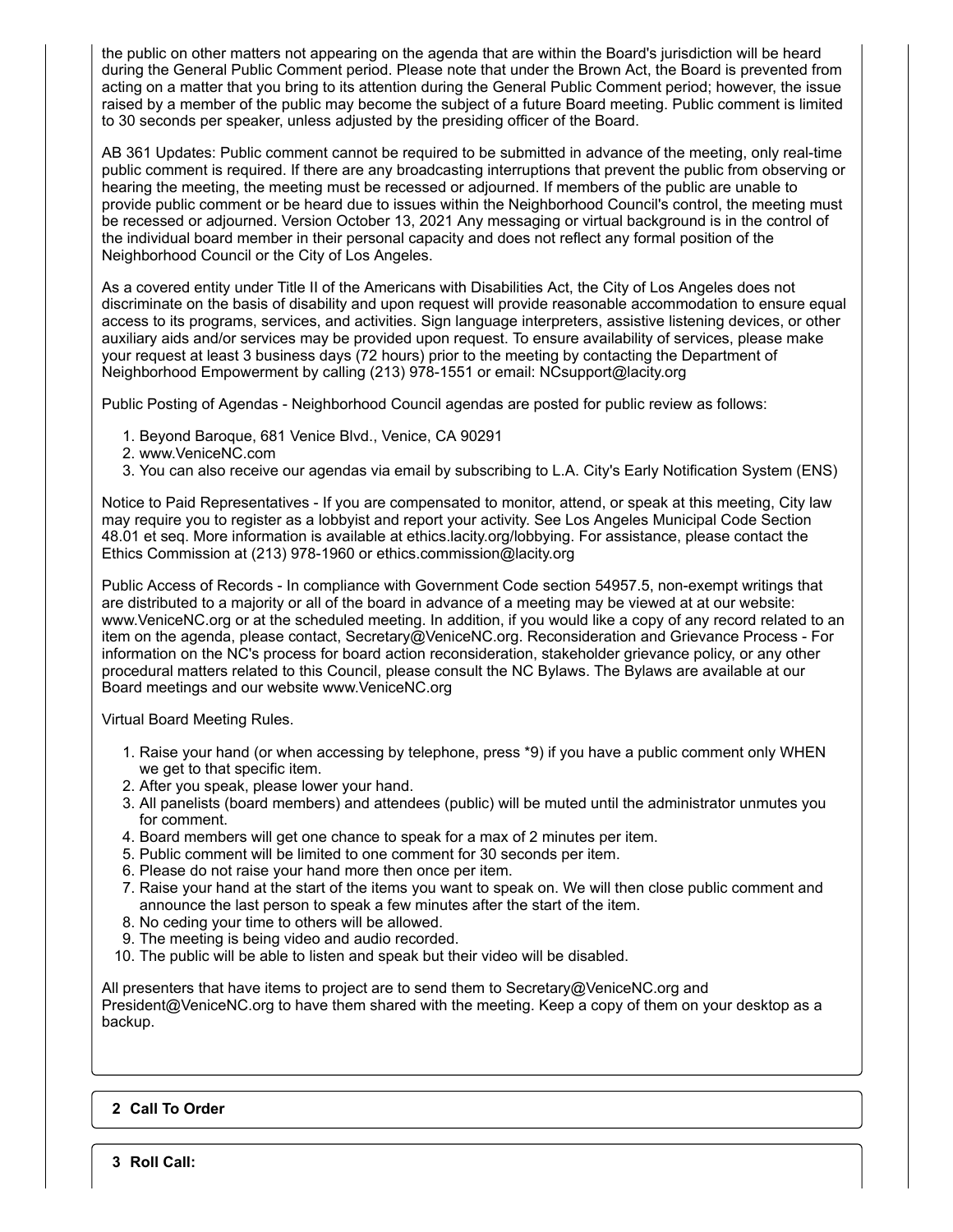| Attendance: 0           |                       | Quorum: 11               |
|-------------------------|-----------------------|--------------------------|
| $\Box$ Robert Thibodeau | $\Box$ Clark Brown    | $\square$ Michael Jensen |
| $\Box$ CJ Cole          | □Oliver Fries         | $\Box$ Elizabeth Clay    |
| $\Box$ Chie Lunn        | □Mike Bravo           | □Soledad Ursua           |
| □ Ansar (Stan) Muhammad | $\Box$ Jason Sugars   | □Alley Bean              |
| □ Sima Kostovetsky      | $\Box$ Nico Ruderman  | $\Box$ James Robb        |
| □ Andrea Boccaletti     | $\Box$ Vicki Halliday | □ Bruno Hernandez        |
| $\Box$ James Murez      | □Daffodil Tyminski    | $\Box$ Melissa Diner     |

### **4 Declaration of Ex Parte Communications or Conflicts-Of-Interest**

All Board members shall declare any ex parte communications or conflicts-of interest relating to items on this meeting's agenda.

### **5 Scheduled Announcements and Presentations** 06:16

### **6 Public Safety - LAPD & LAFD Report** 06:17

Questions to the presenter(s) will be limited to the time allotted to this item. Furthermore, all questions from the public must be submitted in writing to Secretary@VeniceNC.org no less than 72 hours prior to Page 5 of 11 the meeting. The Chair at His / Her discretion shell present questions or a summary thereof to the presenter. Questions from Members of the Body will be limited by time allotment for this agenda item following public questions.

### **7 Government Reports** 06:33

- Councilmember Mike Bonin, Deputy Isabella Dennis isabella.dennis@lacity.org
- Congressman Ted Lieu, Representative, Janet.Turner@mail.house.gov
- State Senator Ben Allen, Representative, Liliana.Pond@sen.ca.gov
- State Assemblyperson Autumn Burke, Representative Brandon.Stansell@asm.ca.gov
- LA County Supervisor Sheila Kuehl, Deputy Zac Gaidzik zgaidzik@bos.lacounty.gov
- Mayor Eric Garcetti, Deputy TBD
- Empower LA, Advocate, Freddy.Cupen-Ames@lacity.org 213-978-1551
- Westside Regional Alliance of Councils (WRAC)-James Murez,
- Los Angeles Neighborhood Council Coalition (LANCC), Ivan Spiegel
- Budget Advocates Andrea Boccaletti

**8 Committee Chair Reports** 06:44

### **Standing Committees:**

• Budget & Finance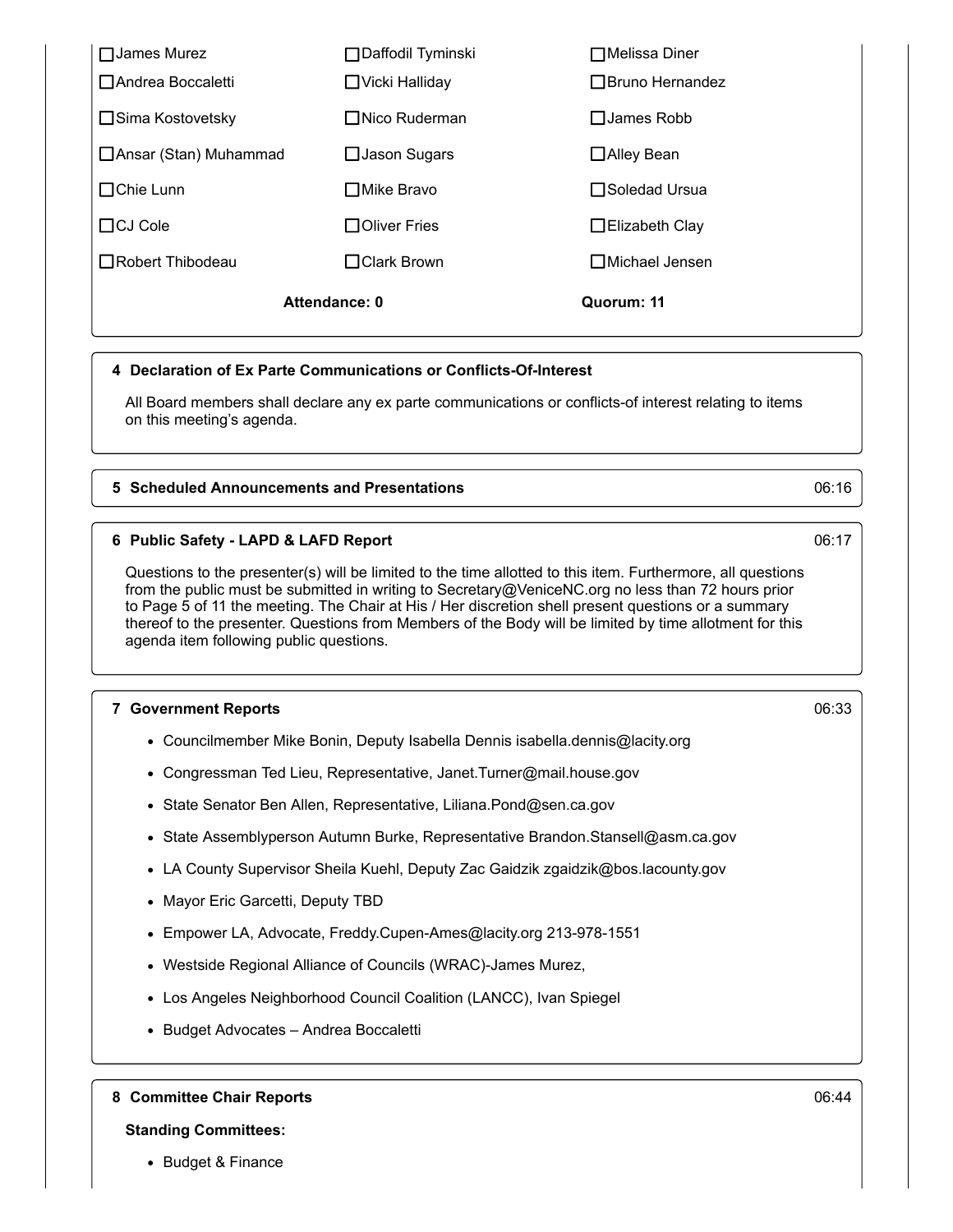- Land Use & Planning
- Neighborhood
- Ocean Front Walk
- Outreach & Event Planning
- Rules & Selections
- Arts

# **Ad Hoc Committees:**

- Community Resiliency Committee
- Homelessness Committee
- Parking and Transportation Committee
- Venice Arbor Committee
- Discussion Forum Committee

President Report

# **9 Announcements and Public Comment on items not on the Agenda**

Public comment is limited to 1 minute per speaker with a total comment time not to exceed 20 minutes, unless adjusted by the presiding officer of the Board. No comment on Items appearing on the Agenda. No Board member announcements permitted.

**NOTE**: The public is strongly advised to bring comments up in committees where time restrictions are more flexible and where recommendations from the public can become the bases of action items for Board consideration..

# **10 Old Business**

# **11 General Consent Calendar - Items**

All agenda items on the Consent Calendar will pass when the Consent Calendar is approved. No discussion or Public Comment is allowed on any item. Items may be removed by any board member or stakeholder. Removed items will go to the end of the agenda and be treated as regular agenda items with discussion and public comment.

# **12 Land Use and Planning Committee Consent Calendar - Items**

All agenda items on the LUPC Consent Calendar will pass when the Consent Calendar is approved. No discussion or Public Comment is allowed on any item. Items may be removed by any board member or stakeholder. Removed items will go to the end of the agenda and be treated as regular agenda items with discussion and public comment.

# **13 LUPC New Business**

# **14 New Business**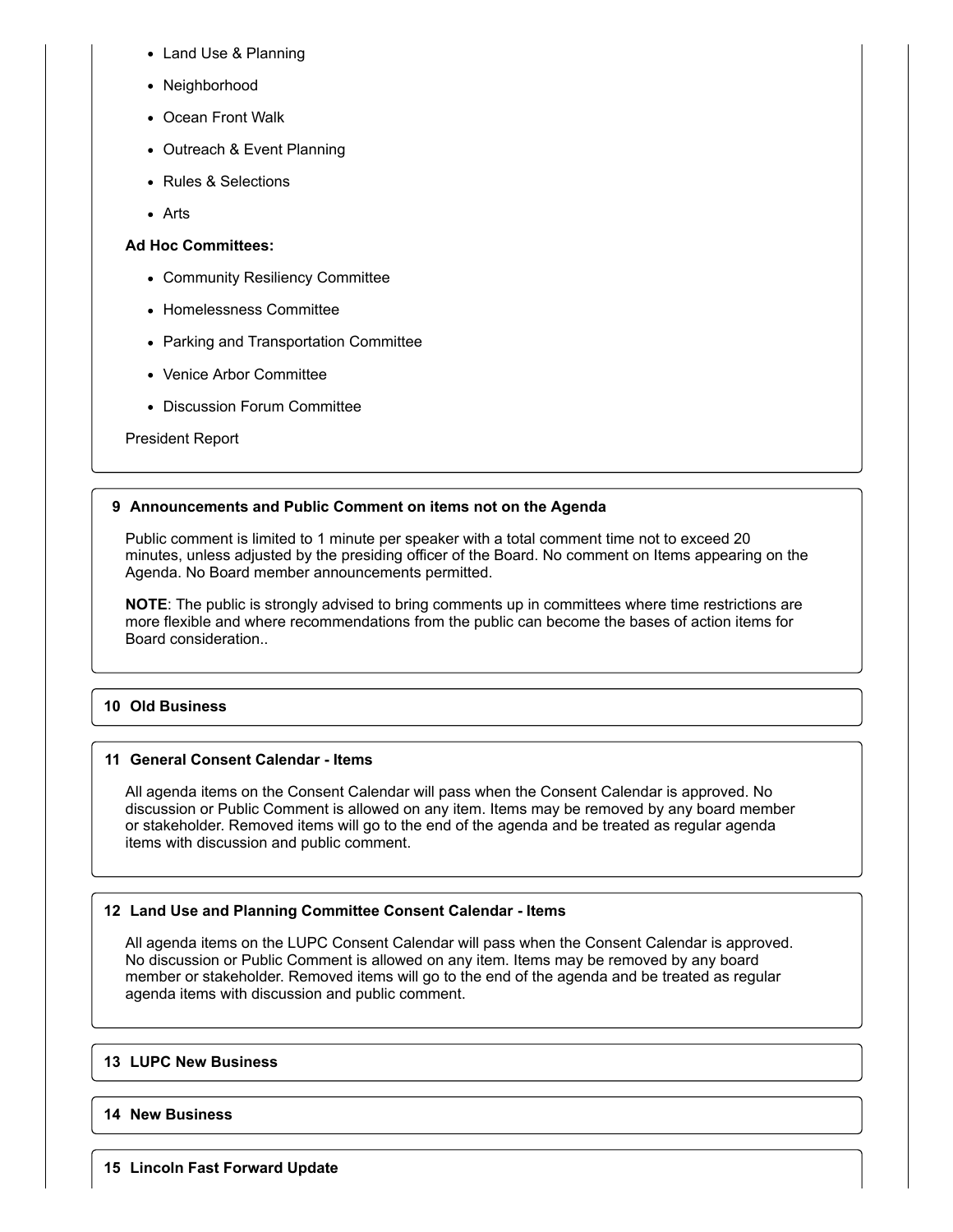### **Description:**

**Committee:** Parking and Transportation Committee **On:** 2022-05-12 **Vote: 4/0/0**

CalTrans is proposing changes to the traffic flow on Lincoln Blvd. to add bus only lanes during specific hours. The Parking and Transportation Committee is requesting from the City, aesthetic additions and limited metered parking to mitigate the loss of street parking.

**Attachments:** Plan:<https://www.venicenc.org/assets/documents/5/meeting627fc9a4b9ce3.pdf>

#### **MOTION:**

Motion to approve and the presentation attached and distribute to CalTrans, BOE, DOT, Mayor's office, and Council Office.

**Maker:**

**Second:**

**Voter Tally ( 0 ):** Yea:**0** / Nay:**0** / Abstain:**0** / Recuse:**0** / Ineligible:**0**

# **16 Treasurer Report**

### **17 Community Improvement Project, Fabrication of Colonnade Capitals from Mold**

#### **Description:**

**Committee:** Budget & Finance Committee **On:** 2022-05-14 **Vote:** 5/0/0

Several of the original iconic historic Italian columns that Abbot Kinney created for Windward Avenue, Market Street and Ocean Front Walk are completely missing, in need of proper capitals, or repairs. To get the refurbishment project started, we need to have a reusable mold created that will enable the casting of the capitals. This is the first step in securing the participation of adjacent property owners, to enable as many of the 40 missing columns to be replaced. Los Angeles Historic-Cultural Monument #532 designated in 1991 - Venice Arcades, Columns and Capitals.

**Attachments:** Application:<https://www.venicenc.org/assets/documents/5/meeting627eb6fe91eab.pdf>

### **MOTION:**

The Budget & Finance Committee recommends the Board of Officers approves a Community Improvement Project grant of \$5000 as described above and in the attached project application.

**Maker:**

**Second:**

**Voter Tally ( 0 ):** Yea:**0** / Nay:**0** / Abstain:**0** / Recuse:**0** / Ineligible:**0**

# **18 Community Improvement Project, Casting of Colonnade Capitals**

### **Description:**

**Committee:** Budget & Finance Committee **On:** 2022-05-14 **Vote:** 5/0/0

Request: Several of the original iconic historic Italian columns that Abbot Kinney created for Windward Avenue, Market Street and Ocean Front Walk are completely missing, in need of proper capitals, or repairs. To start the refurbishment project, we will have two (2) sample fiberglass capitals cast from the mold which we will have had fabricated. (see Fabrication of Capital Mold CIP). The 2 samples will enable demonstration of attaching capitals in different situations as are required by the existing site: on existing columns and where columns do not now exist. These samples are "proof of concept" to demonstrate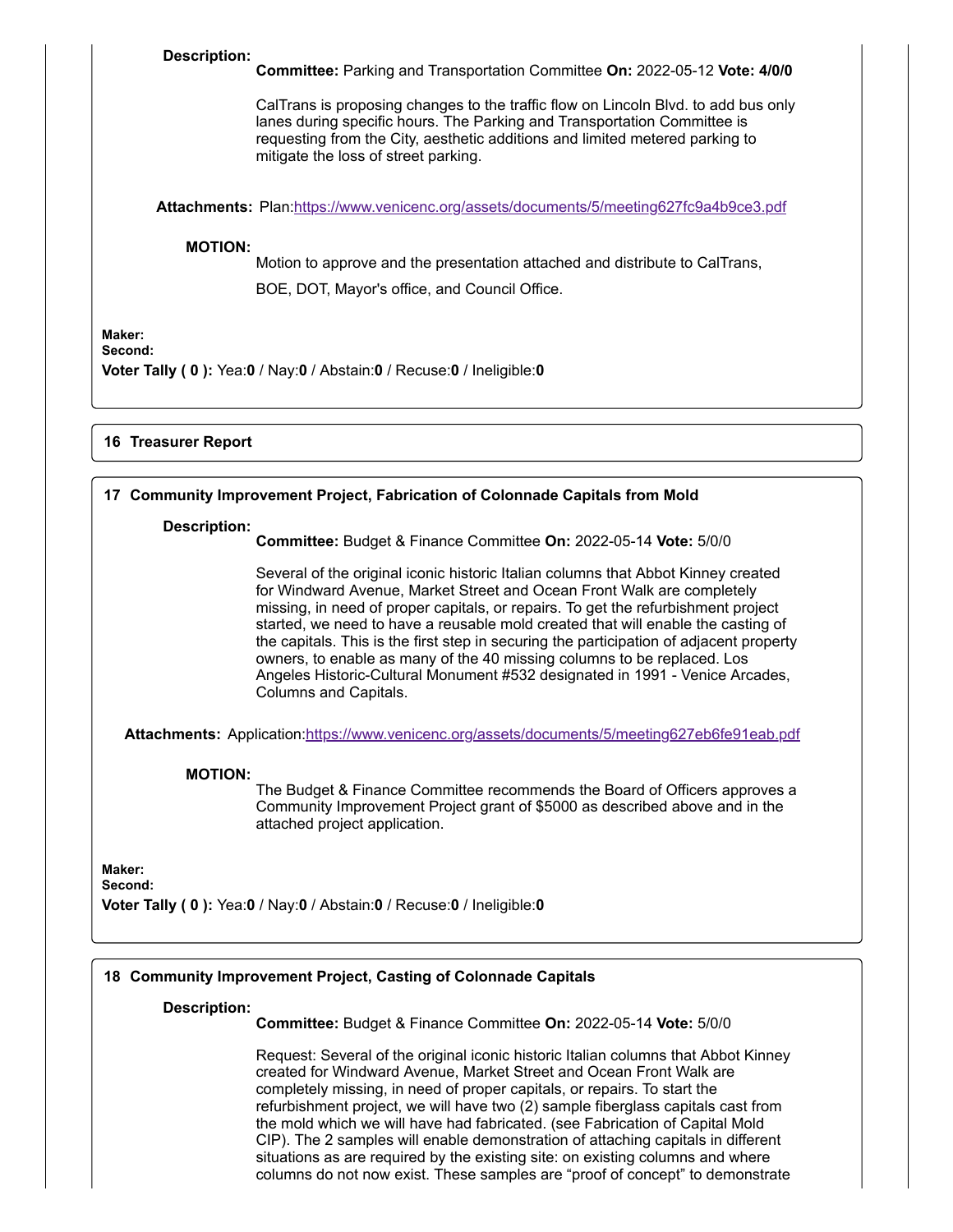to the community and secure their support to enable as many of the 40 missing columns, as possible, to be replaced. Several adjacent property owners have expressed their interest in replacing the Colonnade. They have asked for samples to demonstrate how this can be accomplished. Los Angeles Historic-Cultural Monument #532 designated in 1991 - Venice Arcades, Columns and **Capitals** 

**Attachments:** Application:<https://www.venicenc.org/assets/documents/5/meeting627eb6e668774.pdf>

**MOTION:** The Budget & Finance Committee recommends the Board of Officers approves a Community Improvement Project grant of \$5000 as described above and in the attached project application.

**Maker: Second:**

**Voter Tally ( 0 ):** Yea:**0** / Nay:**0** / Abstain:**0** / Recuse:**0** / Ineligible:**0**

# **19 Budget Adjustment**

### **Description:**

**Committee:** Budget & Finance Committee **On:** 2022-05-14 **Vote:** (4-0-0)

Move Budget funds from NPG line item into line item CIP to allow the recommended projects have ample funding.

### **MOTION:**

The Budget & Finance Committee recommends the Board of Officers moves \$2500 from line item "Neighborhood Purpose Grant" into line item "Community Improvement Project".

### **Maker:**

**Second:**

**Voter Tally ( 0 ):** Yea:**0** / Nay:**0** / Abstain:**0** / Recuse:**0** / Ineligible:**0**

# **20 LA Neighbors for Neighbors NPG**

**Description: Committee:** Budget & Finance Committee **On:** 2022-05-14 **Vote:** (3-1-0)

An NPG for LA Neighbors for Neighbors to fund hard supplies to accommodate the growth of its monthly Resource Center, and also allow it to expand with further services.

**Attachments:** Application:<https://www.venicenc.org/assets/documents/5/meeting6280216de5ddf.pdf> Budget:<https://www.venicenc.org/assets/documents/5/meeting6280216de6724.pdf> IRS[:https://www.venicenc.org/assets/documents/5/meeting6280216de6a2c.pdf](https://www.venicenc.org/assets/documents/5/meeting6280216de6a2c.pdf) W8:<https://www.venicenc.org/assets/documents/5/meeting6280216de6fab.pdf> TaxReg:<https://www.venicenc.org/assets/documents/5/meeting6280216de72ee.pdf>

### **MOTION:**

The Budget Committee recommends the Board of Officers approves this Request with clarification of the following items:

Clarify - Non-profit identify where equipment that will be purchased with these funds will be stored?

What is the estimated results (number of people served) of service to be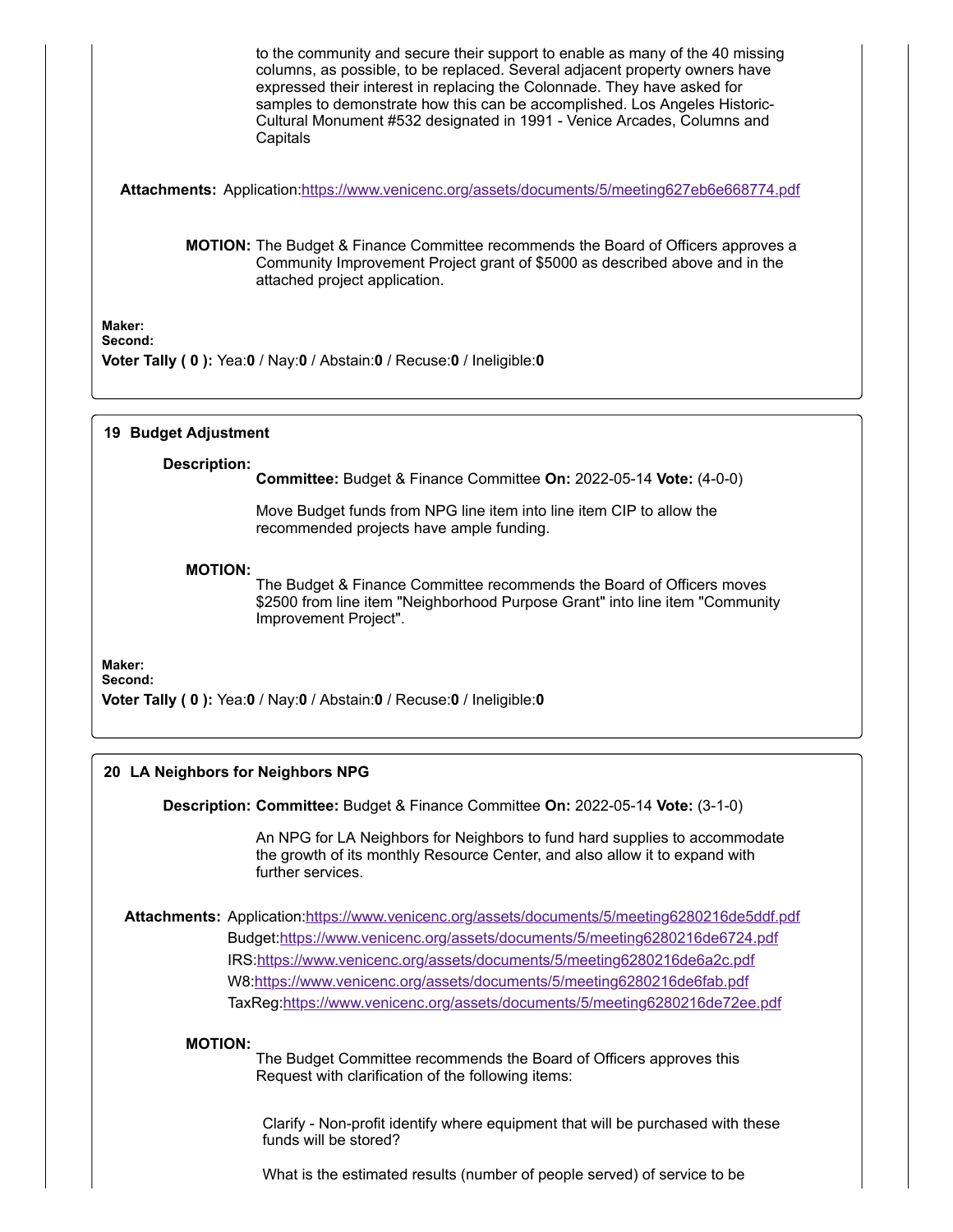

**Committee:** Budget & Finance Committee **On:** 2022-05-14 **Vote:** 4/0/0

The Budget & Finance Committee recommends the Board of Officers moves \$735 from line item "Neighborhood Purpose Grant" into line item "Community Improvement Project" and move \$265 from "Outreach" line item into "Community Improvement Projects" line item.

**Maker: Second:**

**Voter Tally ( 0 ):** Yea:**0** / Nay:**0** / Abstain:**0** / Recuse:**0** / Ineligible:**0**